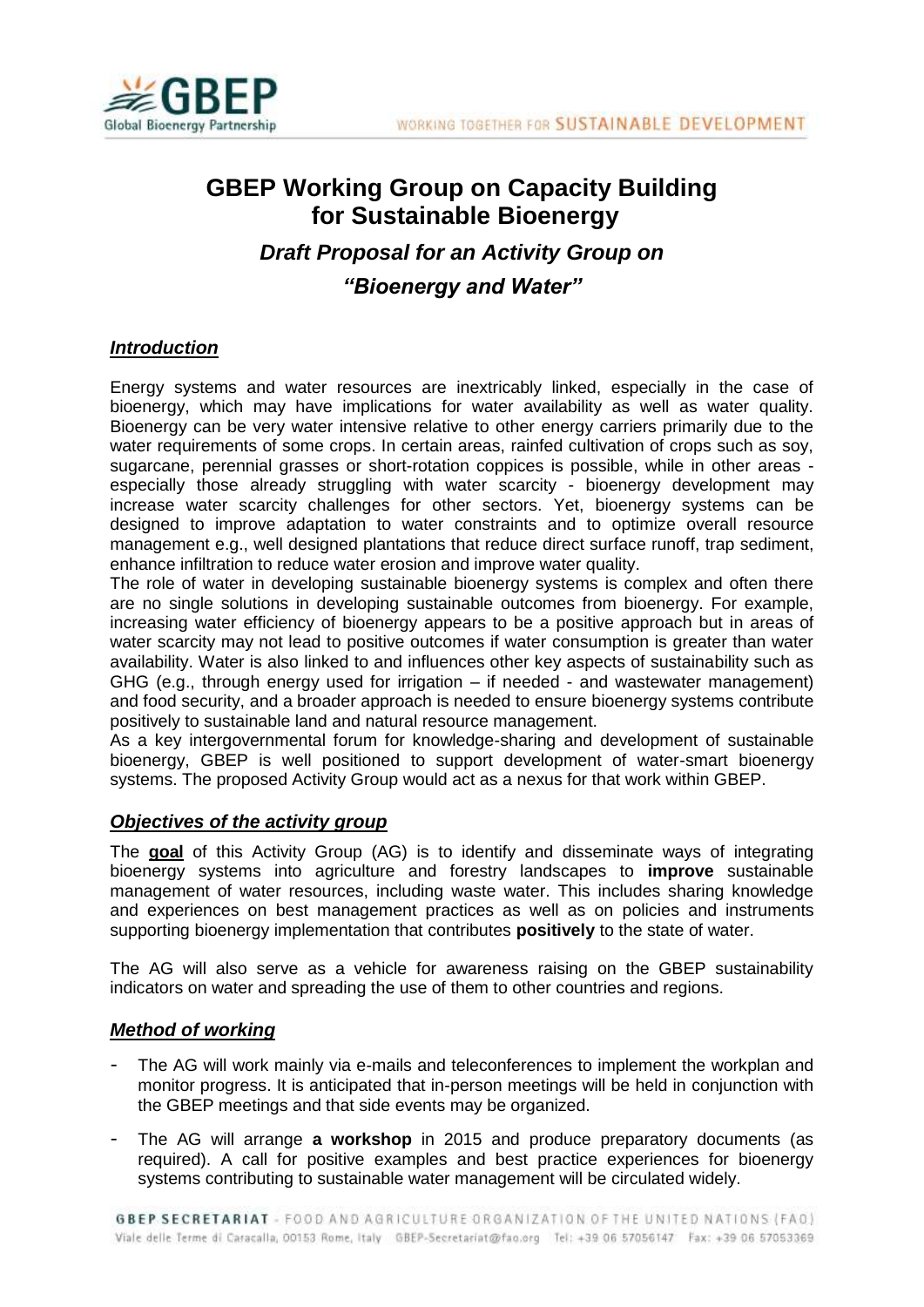

- The workshop will make room for presenting experiences and examples from GBEP Partners and Observers, e.g. outcomes of case studies presently being carried out, to illustrate and document how specific bioenergy feedstock systems deliver improvements to the state of water in different countries around the world.
- The AG will act as a hub for information on bioenergy-water issues, including results from contributing researchers. It will co-ordinate transfer and exchange of relevant information between AG members and interested GBEP Partners and Observers.
- Results of the AG will be disseminated through the GBEP website, through AG members, and at the IEA Bioenergy Conference in Berlin 2015.

## *Members, Contributors and Chairing of the proposed AG "Bioenergy and Water"*

The IEA as a GBEP partner will be available (through IEA Bioenergy Task 43, supported by Task 40)<sup>1</sup> during 2015 to co-chair the AG and contribute to the work defined in the workplan (see below), should the GBEP Steering Committee approve its establishment.

GBEP Partners and Observers are invited to express their interest in and become members of the AG, and to contribute to finalizing this draft proposal.

In order to maximize value and outcomes of the AG organizations and experts who are not directly GBEP Partners or Observers but could contribute knowledge and experiences should be invited as well, subject to approval by GBEP.

Examples for organizations which may contribute are those working with a 'Nexus approach', such as Stockholm Environment Institute, GIZ, and Water Footprint Network, among others.

### *Work plan and timetable*

The following draft workplan is intended to facilitate a quick start if the GBEP Steering Committee agree on the establishment of this AG.

December 2014

- First meeting: Discussion of draft workplan and possible amendments to reach agreement on details and timetable, clear roles and funding coverages for all parts.
- The meeting will use skype/phone and will be organized and managed by the Co-Chairs.

#### January 2015

 $\overline{a}$ 

A number of documents will circulated for comments within the AG:

- 1. Draft presentation of workshop scope and aim, location and dates
- 2. Draft Call for Positive Examples
- 3. List of documents in support of the workshop, existing and to be produced (if any)
- 4. List of possible target organizations and individuals

<sup>1</sup> IEA Bioenergy Task 43 is on "Biomass Feedstocks for Energy Markets" (see [http://www.ieabioenergytask43.org\)](http://www.ieabioenergytask43.org/) and Task 40 on "Sustainable Bioenergy Trade" (see [http://www.bioenergytrade.org\)](http://www.bioenergytrade.org/).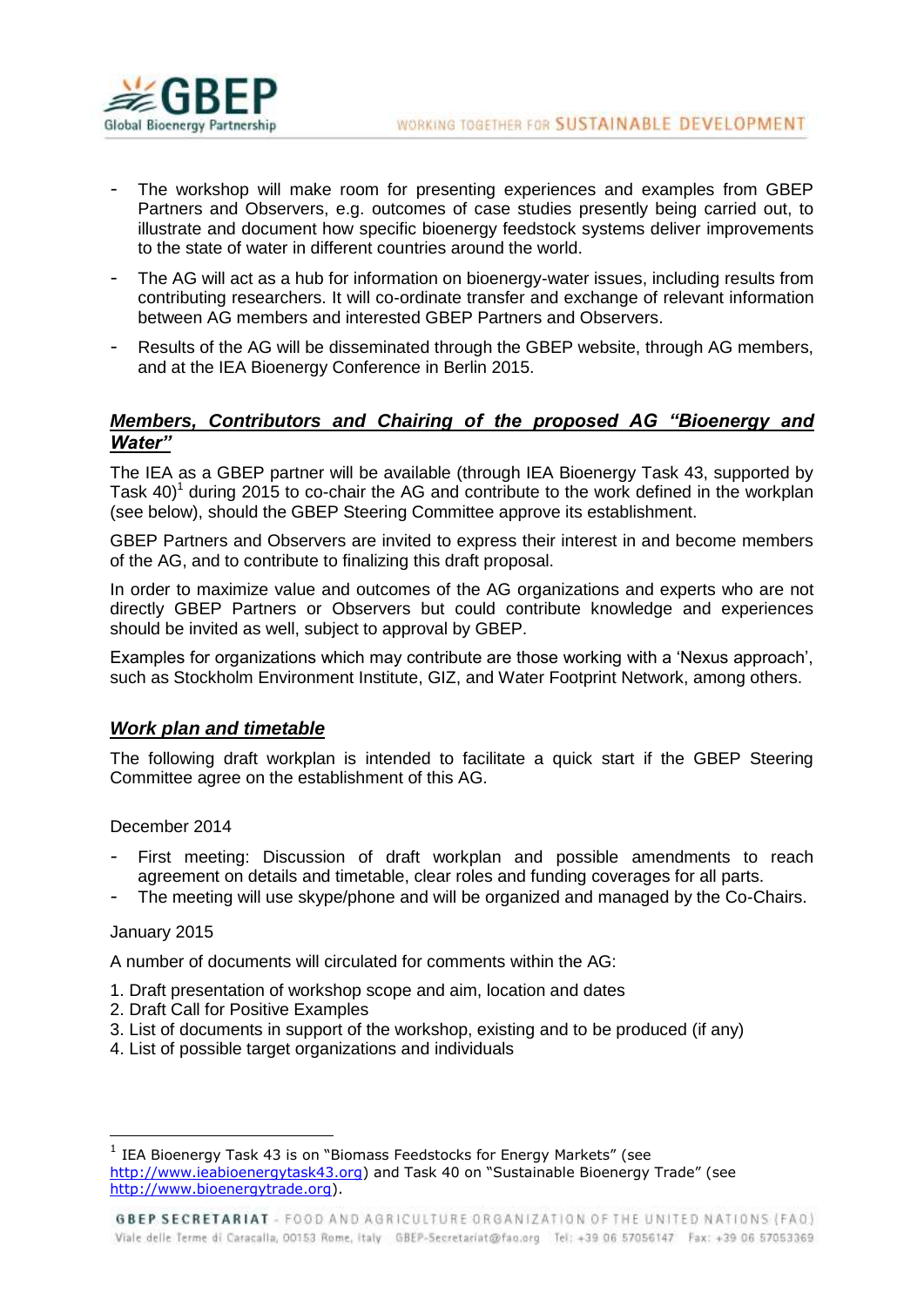

## February 2015

- Call for Positive Examples sent out, including information that a workshop will be arranged (no definite location and dates at this point)
- Appointment of authors to publications in support of workshop (if any)

### March 2015

- Call responses collected and analysed, workshop program developed based on this
- Workshop announcement sent out to workshop invitees, including invited speakers
- List of publications in support of the workshop revisited

## June-September 2015

- Publications in support of workshop circulated (about 1 month before workshop)
- Workshop being held (July/August)
- Workshop outcome and post-workshop documents produced and circulated (about 1.5 month after workshop)

### October 2015

- Presentation of AG results at IEA Bioenergy Conference, Berlin Oct. 26-29
- Discussion on possible extension of AG work beyond 2015 within the AG, development of respective proposal (if agreed)

### November 2015

Presentation of AG activities and results at GBEP meeting, discussion and decision on post-2015 continuation

# *Budget*

 $\overline{a}$ 

IEA (through Bioenergy Task 43) has reserved 30 000 \$ for activities associated with the AG. These will be used primarily for two purposes:

- \$ 10 000: Production of publications in support of workshop and outcome document (as required)
- \$ 20 000: Travel and accomodation costs for selected invited speakers

Additional funding options will be explored to extend travel and accommodation support for the workshop, especially for GBEP Members and Observers.

The AG will seek collaboration with an organization capable to host the workshop at their premises, i.e., cover costs for meeting rooms and meals served during the workshop.

## *Background of the proposal*

IEA Bioenergy Task 43, together with UNEP, IINAS and Winrock International, organized the workshop 'Bioenergy and Water: Developing strategic priorities for sustainable outcomes' from Feb 20-21, 2014 in Paris<sup>2</sup>. The workshop was the 5th event concerning inter-linkages

<sup>&</sup>lt;sup>2</sup> See<http://www.ieabioenergytask43.org/workshop-documents/>